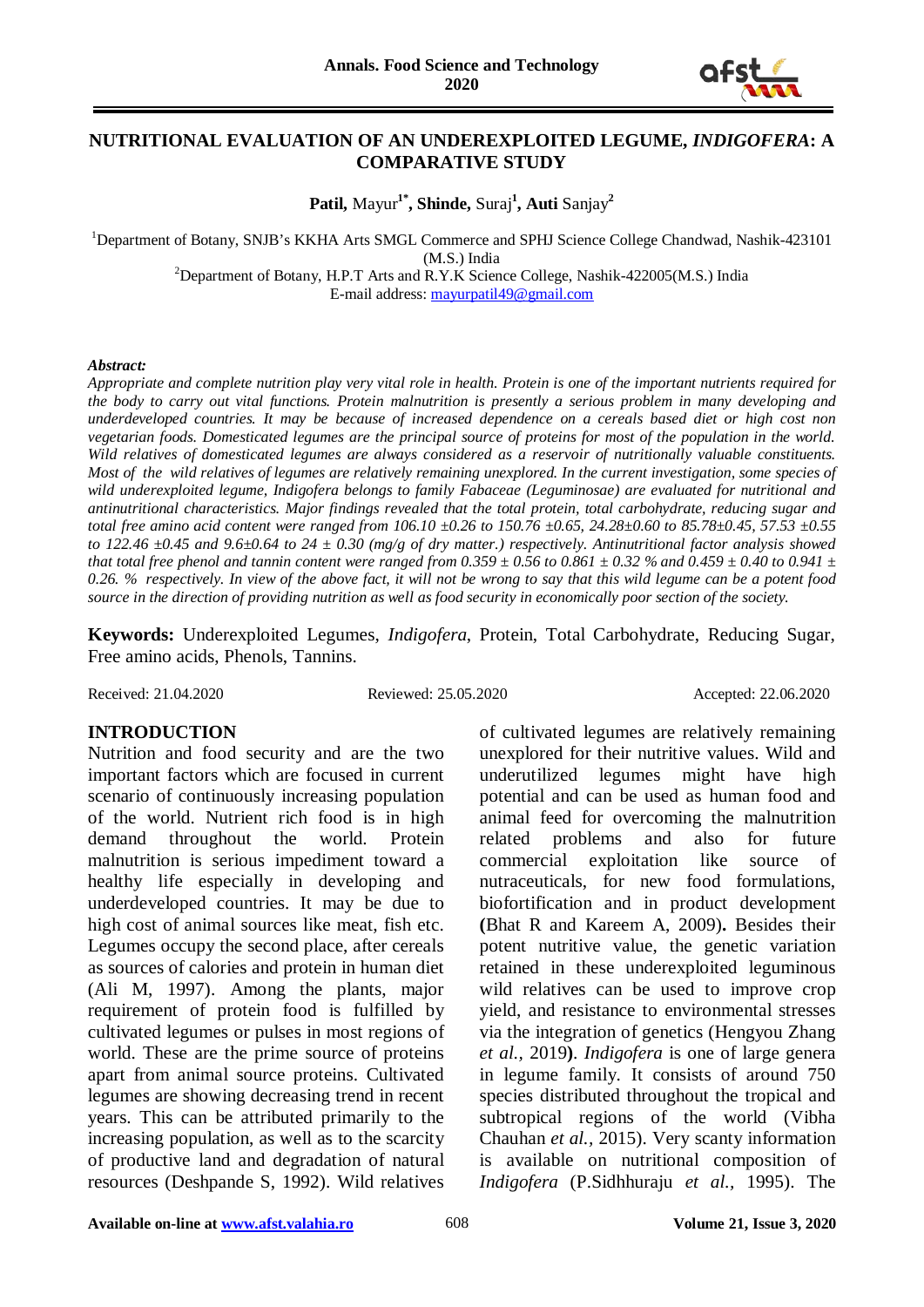

Present investigation was done with an intent of evaluating the nutritional potential of some *Indigofera* species which can be a little step towards the solution for the problems of food security and nutrition in economically deprived section of the society.

#### **MATERIALS AND METHODS Collection of study material**

For the present investigation, area of North Western Ghats of Nashik was explored during September to December 2019 to collect the study material. Total six species of *Indigofera* were collected. The species were identified with the help of flora of presidency of Bombay, flora of Maharashtra and flora of Kolhapur (Cooke T.1967; Almeida MR 1996; Yadav SR and Sardesai MM 2002). The species identified were *Indigofera tinctoria, Indigofera linifolia*  var *linifolia, Indigofera trilobata, Indigofera glandulosa, Indigofera linifolia* var *campbelli and Indigofera cordifolia* .Herbariums of the said species were preserved at the department. Seeds along with the pods were used as sample. Pods were sun dried for two days so as to remove the moisture content. The sundried samples were screened for damage and infection and removed accordingly. Samples were grinded in separately in Willy mill, (Scientific equipment, Delhi) to a 60 mesh size. This fine powder was kept in screw capped bottles at room temperature for further use.

# **Nutritional attribute analysis**

Four nutritional parameters were analyzed viz. total protein, total carbohydrates, reducing sugar, and total free amino acids.

# *Total proteins*

Proteins were measured by the method of lowery *et.al.* (1951).100mg of study material was mixed with phosphate buffer (10 ml) and kept for centrifugation. Supernatant collected after centrifugation was taken as sample for analysis. A series of working standard (0.2-1 ml) was prepared using Bovine Serum Albumin (BSA).0.1 ml sample was taken for analysis. To all test tubes, final volume was made up to 1 ml with distilled water followed by addition of 5 ml of alkaline copper solution

and kept for 10 min.0.5 ml of folin-ciocalteau reagent was added and kept for incubation in dark for 30 min. Absorbance was measured in UV–Visible Double Beam spectrophotometer (Systronics) at 660 nm.Values were calculated from standard graph and expressed in mg/g.

# *Total carbohydrates*

Total carbohydrate content was measured by the Anthrone reagent method of Hedge J.E. and Hofreiter B.T. (1962). 100 mg of study material was taken. 5 ml of 2.5N HCL was added and it was kept in boiling water bath for 3 hr followed by addition of solid sodium carbonate. Final volume was made to 100 ml with distilled water. The solution was centrifuged and supernatant collected was used as sample. A series of working standard (0.2-1 ml) was prepared using standard glucose and 0.1 ml of sample was taken. To all test tubes, final volume was made to 1 ml using distilled water.4 ml of Anthrone reagent was added and heated for 8 minutes in boiling water bath and cooled quickly. Absorbance was measured in UV Visible spectrophotometer (Systronics) at 630 nm. The amount of total carbohydrate was traced using the standard graph and expressed in mg/g.

# *Reducing sugar*

Reducing sugar was estimated by Dinitrosalicylic acid (DNS) method of Miller G.L. (1972). 100mg of study material was extracted with 80% ethanol and kept for centrifugation. Supernatant collected was evaporated by keeping it in water bath at  $80^{\circ}$ C for about half hour followed by addition of 10 ml distilled water which was used sample for analysis. Series of standard glucose (0.5-2.5 ml) was prepared. 1ml of sample was taken for analysis. To all test tubes final volume was made to 3 ml with distilled water. 3 ml of DNS reagent was added followed by heating in boiling water bath for 5 min and following addition of 1 ml of 40 % Rochelle salt. Intensity of Dark red colour developed was measured by absorbance at 510 nm. Using standard graph amount of reducing sugar was measured and expressed in mg/g.

#### *Total free amino acids*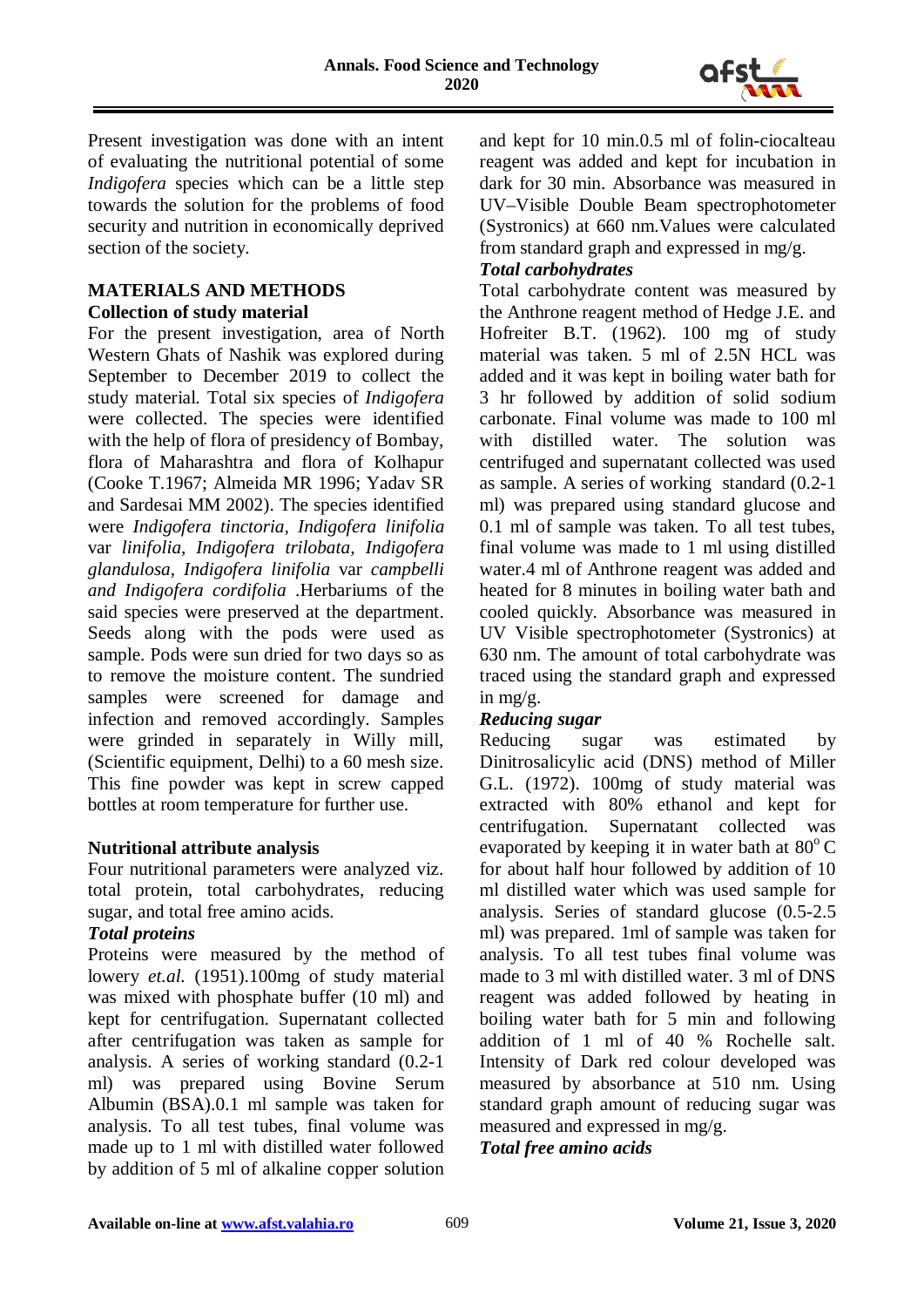

Total free amino acids were estimated by the method of Moore S, and Stein W.H. (1948) using Ninhydrin which is powerful oxidizing agent. 100 mg of study material was extracted with 5 ml of 80 % ethanol and kept for centrifugation. Supernatant was collected and residue was extracted two times with 80 % ethanol to extract the remaining free amino acids from residue .This supernatant was served as a sample for analysis. Series of standard (0.1- 1ml) was prepared using known concentrations of leucine.0.1 ml of sample was used for analysis. In all test tubes, 1 ml of Ninhydrin solution was added followed by making the final volume to 2 ml with distilled water. All test tubes were heated in boiling water bath for 20 min followed by subsequent addition of diluents (5 ml).Content was mixed thoroughly and kept for 15 min. Absorbance was measured at 570 nm using UV Visible Double Beam Spectrophotometer (Systronics). From the standard graph of leucine, the amount of total free amino acid was estimated and expressed in mg/g

#### **Antinutritional attribute analysis**

Two antinutritional parameters were estimated viz. total free phenols and tannins.

#### *Total free phenols*

Phenols were estimated by the method of Malick C. P. and Singh M. B. (1980). 500 mg of study material was mixed with 5 ml of 80 % ethanol and centrifuged at 10000 rpm for 20 min. Supernatant was saved and residue was extracted five times the volume of 80 % ethanol and centrifuged. Collected supernatant was allowed to evaporate to dryness. Residue was mixed with 5 ml of distilled water which used as sample for analysis. Series of standard (0.4 -2 ml) was prepared using catechin and 0.2 ml sample was taken for analysis. To all test tubes, final volume was made to 3 ml using distilled water. 0.5 ml of folin ciocalteau reagent was added and kept for 3 minutes followed by addition of 2 ml of 20 % of sodium carbonate and allowed to mix. Then the tubes were kept in boiling water for exact one minute then cooled. Absorbance was measured spectrophotometrically at 650 nm.

Concentration of total free phenol was measured and expressed in g/100g.

#### *Tannins*

Tannins were estimated by Folin Denis method of Schanderl S.H. (1970).100 mg of study material was mixed with 7.5 ml of water and heated gently and then boiled for 30 minute. Solution was centrifuged at 2000 rpm for 20 minute. Supernatant collected was used as sample for analysis. Series of standard (0.5 ml - 2 ml) was prepared by using Tannic acid and 0.1 ml of sample is taken for analysis.7.5 ml of distilled water was added to all test tubes followed by addition of 5 ml of Folin Denis reagent and 1 ml of Sodium carbonate solution. Absorbance was recorded at 700 nm and concentration of tannin is measured and expressed in g/100g.

## **Statistical Analysis**

Triplicate set of observation was recorded through experiments which is then subjected to statistical analysis using GraphPad Prism 8 Version 8.4.1(676) software and values were expressed as mean  $\pm$  standard deviation (n=3).

# **RESULTS AND DISCUSSION**

Values of nutritional attributes are shown in table no.1. Protein content showed moderate range from 106.10  $\pm 0.26$  to 150.76  $\pm 0.65$  mg/g dry wt. Among the species, *Indigofera linifolia var campbelli* showed maximum amount where as *Indigofera cordifolia* showed the lowest. The protein content of *Indigofera* species is relatively less compared with the other wild legumes like *Rhyncosia hirta* (K.S.R.Murthy *et al.,* 2007) as well as most of the other cultivated legumes. (Rajani Kamboj *et al.,* 2017). Overall the protein content was in considerably good amount.

Total carbohydrates meant for giving the energy were present in perceptible quantity. Different species were showing the range between  $24.28 \pm 0.60$  to  $85.78 \pm 0.45$  mg/g dry wt. Among the species, *Indigofera linifolia var campbelli* was having high total sugar value which is well compared with the commonly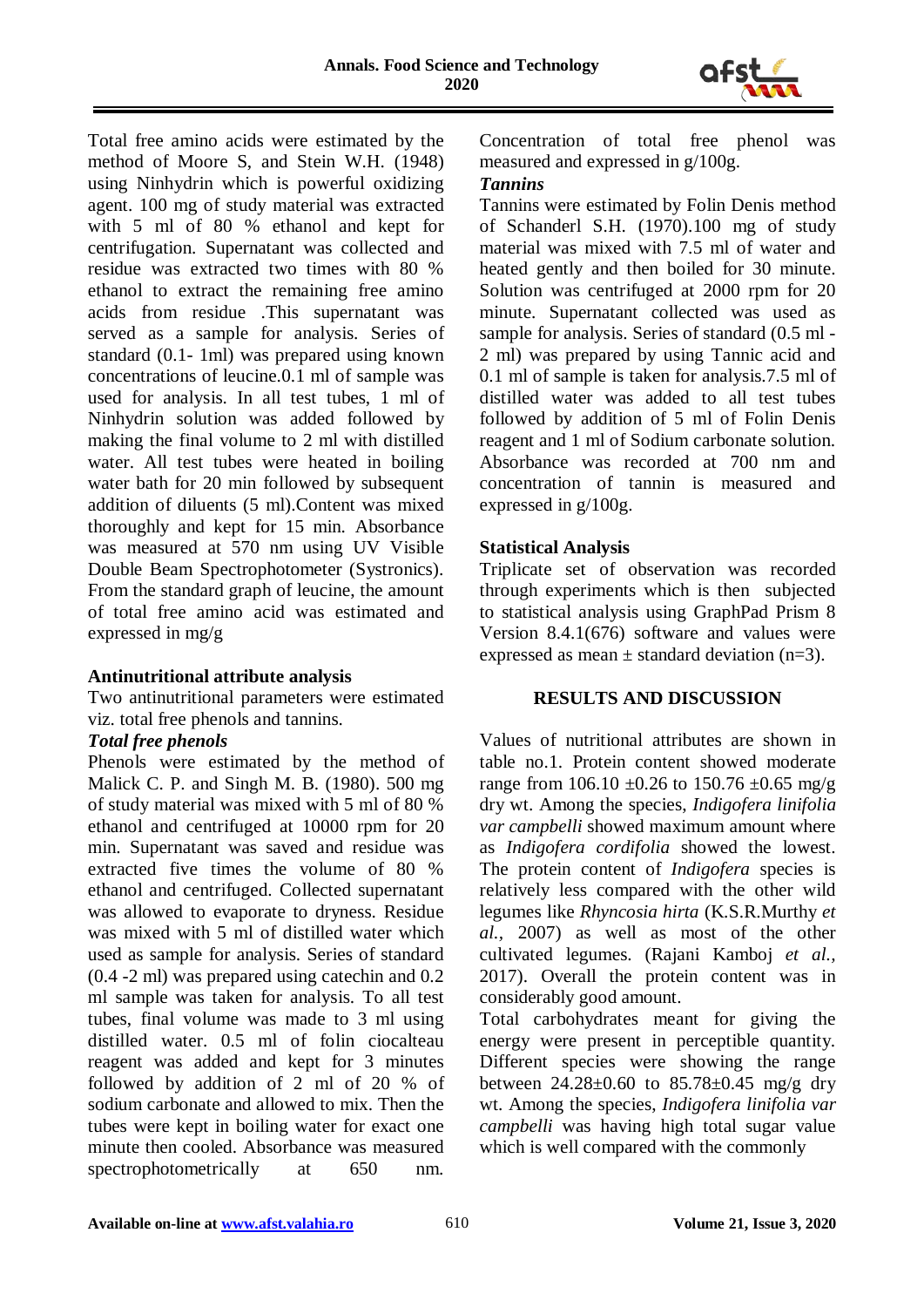

| Sr.            | <b>Species</b>                        | Total Proteins*   | Total            | Total             | Total free       |  |
|----------------|---------------------------------------|-------------------|------------------|-------------------|------------------|--|
| N <sub>0</sub> |                                       |                   | Carbohydrates*   | Reducing          | amino            |  |
|                |                                       |                   |                  | $Sugar*$          | $acids*$         |  |
| 1              | Indigofera tinctoria                  | 111.90 $\pm 0.55$ | $55.08 \pm 0.76$ | $64.93 \pm 0.40$  | $24 \pm 0.30$    |  |
| $\overline{2}$ | Indigofera linifolia<br>var linifolia | $136.13 \pm 0.41$ | $24.28 \pm 0.60$ | $57.53 \pm 0.55$  | $18.01 \pm 0.25$ |  |
| 3              | Indigofera trilobata                  | $135.83 \pm 0.47$ | $30.95 \pm 0.55$ | $107.56 \pm 0.40$ | $17 \pm 0.60$    |  |
| $\overline{4}$ | Indigofera glandulosa                 | $142.06 \pm 0.60$ | $29.64 \pm 0.68$ | $75.03 \pm 0.75$  | $11.1 \pm 0.62$  |  |
| 5              | Indigofera linifolia<br>var campbelli | $150.76 \pm 0.65$ | $85.78 \pm 0.45$ | $109.76 \pm 0.68$ | $9.6 \pm 0.64$   |  |
| 6              | Indigofera cordifolia                 | $106.10 \pm 0.26$ | $34.08 \pm 0.66$ | $122.46 \pm 0.45$ | $15.21 \pm 0.75$ |  |

| <b>Table 1</b> : Nutritional Attributes (*Values are expressed in mg/g dry matter) |  |  |
|------------------------------------------------------------------------------------|--|--|
|------------------------------------------------------------------------------------|--|--|

\*Values are expressed as means of triplicate determinaiton±Standard Deviation (n=3)

consumes legume *Vigna radiata* L (Kataria A and Chauhan BM,1988). It was lowest (24.28±0.60) in *Indigofera liniolia var linifolia.* Considering the results, significant amount of total sugar was found.

Reducing sugars are with free aldehydes or ketone group which can act as a reducing agent. Considerable quantity of reducing sugar is present with a wide range from  $(57.53 \pm 0.55)$ to 122.46 ±0.45 mg/g). *Indigofera cordifolia* was having the highest amount of reducing sugar however *Indigofera linifolia var linifolia*  has lowest. Species of *Indigofera* showed relatively lesser amount of reducing sugar when compared with domesticated legume Mung bean (Moumita Pal *et al.,* 2010).

Amino acids were found to be associated with protein but there are some which exist freely in cells or tissue. These are called free amino acid. (Sadasvam S and Manickam A, 2008) Overall range of total free amino acids is from 9.6±0.64 to 24 ± 0.30 mg/g. *Indigofera*  *tinctoria* is having highest amount of total free amino acids. It is higher than domesticated legumes viz. Peas and Lentils (Kuo YH *et al.,* 2004). *Indigofera linifolia var linifolia* was having least amount. Overall appreciable amount is recorded.

Values of antinutritional attributes are shown in table no 2. Phenolic compounds act as antinutritional factors which generally interfere with the assimilation of nutrient as well as minerals. Nutritive value is adversely affected due to the antinutrients factors. Among the species, *Indigofera glandulosa* is showing less amount  $(0.359 \pm 0.56)$  making it more advantageous source while *Indigofera tinctoria* is having highest phenol content  $(0.861 \pm$ 0.32). Phenolic content of all species is less that other legumes *Vigna aconitifolia (Jacq.) Marechal* and *Vigna unguiculata* subsp *unguiculata* (Soris PT and Mohan VR, 2011) which is a promising factor in a prospective to become a reliable food source.

| Sr.            | <b>Species</b>                     | Total free       | Tannins <sup>*</sup> |
|----------------|------------------------------------|------------------|----------------------|
| N <sub>o</sub> |                                    | Phenols*         |                      |
|                | Indigofera tinctoria               | $0.861 \pm 0.32$ | $0.459 \pm 0.40$     |
| 2              | Indigofera linifolia var linifolia | $0.560 \pm 0.70$ | $0.758 \pm 0.61$     |
| 3              | Indigofera trilobata               | $0.860 \pm 0.25$ | $0.559 \pm 0.20$     |
| $\overline{4}$ | Indigofera glandulosa              | $0.359 \pm 0.56$ | $0.619 \pm 0.35$     |
| 5              | Indigofera linifolia var campbelli | $0.589 \pm 0.47$ | $0.941 \pm 0.26$     |
| 6              | Indigofera cordifolia              | $0.399 \pm 0.45$ | $0.470 \pm 0.40$     |

**Table 2:** Antinutritional attributes (\*Values are expressed in g/100g dry matter)

\*Values are expressed as means of triplicate determinaiton±Standard Deviation (n=3)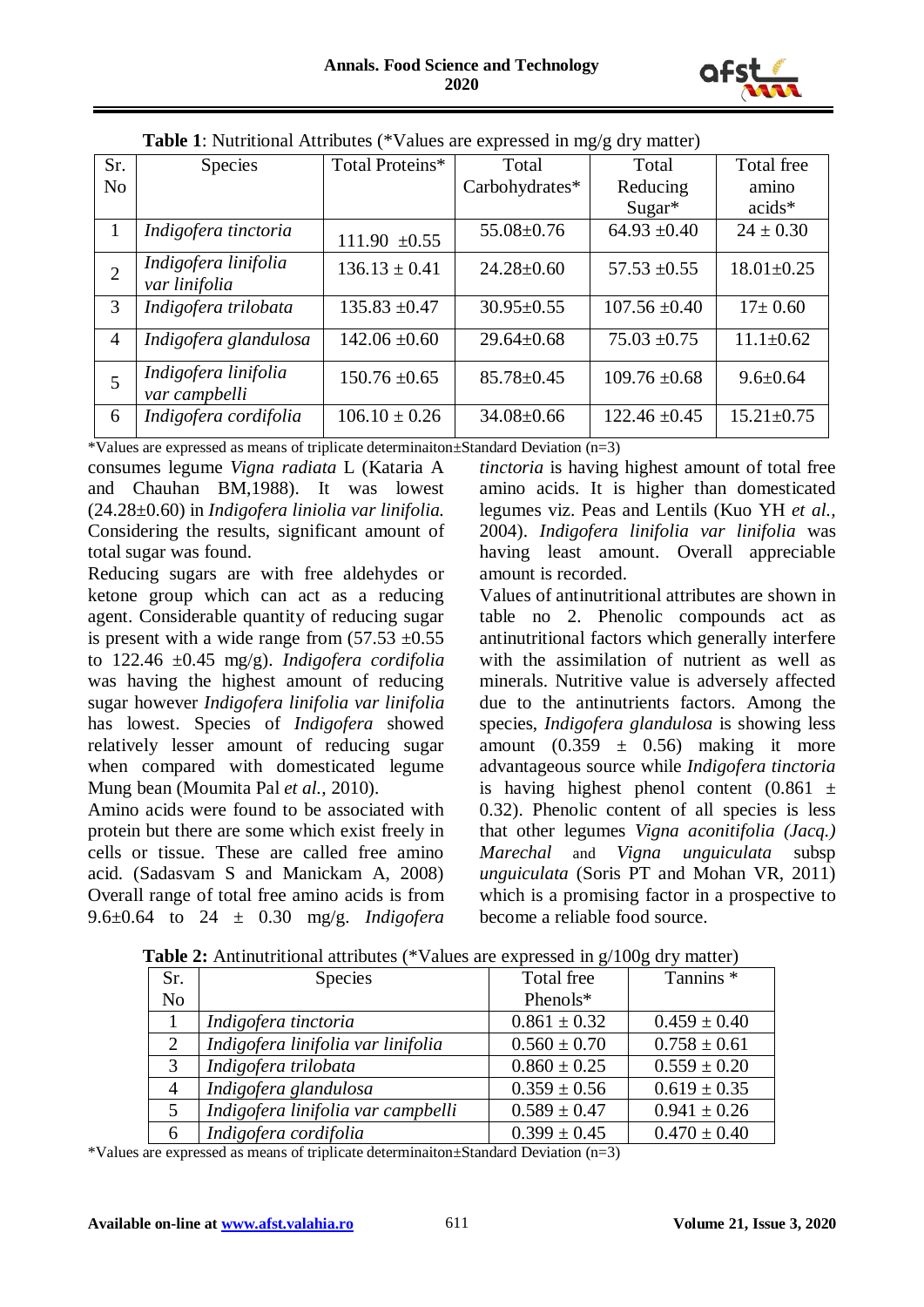

Tannins are polyphenolic compounds which also act as antinutrients by binding with the nutrient components like proteins. It is ranged from  $0.459 \pm 0.40$  to  $0.941 \pm 0.26$  %. *Indigofera tinctoria* showed lowest tannin content while *Indigofera linifolia var campbelli* showed the highest*.* Tannin content all Indigofera species is less than other tribal pulse *Neonotonia wightii* (M.B.Vishwanathan *et al.* 2001). Considering the overall less tannin content of all the Indigofera species, it can be said that these are nutritritionally potent.

## **CONCLUSION**

Present study revealed that the species, *Indigofera linifolia var campbelli is* having significant amount of nutrients and relatively less amount of antinutrients which through processing methods likes cooking, soaking, sprouting and oil frying can be reduced further to a certain extent. on the whole all *Indigofera* species showed considerable amount of nutrients. Considering the above fact, it will not be wrong to say that this underexploited legume may be a potent food source in the direction of providing nutrition as well as food security in economically deprived part of the society.

#### **Acknowledgement**

Authors are thankful to SPPU ASPIRE Scheme for providing financial assistance. Authors are also thankful to Dr.G.H.Jain, Principal, SNJB Arts Commerce and Science College, Chandwad for providing necessary laboratory facilities.

#### **REFERENCES**

- [1] Ali M (1997) Pulses of Nutritional Food Security. Indian Farm 47:31-37.
- [2] Deshpande S (1992) Food Legumes in Human Nutrition: A Personal Perspective. Critical Reviews in Food Science and Nutrition 32 (4): 333-363.
- [3] Bhat R, Karim A (2009) Exploring the Nutritional Potential of Wild and Underutilized Legumes. Comprehensive Reviews in Food Science and Food Safety Vol. 8:305-331.
- [4] Zhang H, Yasmin F, Song B (2019) Neglected treasures in the wild legume wild relatives in food security and human health. Current Opinion in Plant Biology Elsevier Ltd. 49:17-26.
- [5] Chauhan V, Pandey A. (2015) A revision of trifoliolate Indigofera (Tribe indigofereae: Fabaceae) in India. Phytotaxa *220* (1):1- 29.
- [6] Siddhuraju P, Vijayakumari K, Janardhanan K(1995) Studies on the underexploited legumes, *Indigofera linifolia* and *Sesbania bispinosa*: Nutrient composition and antinutritional factors. International Journal of Food Sciences and Nutrition *46* (3): 195-203.
- [7] Cooke T (1967) Flora of the Presidency of Bombay, Vol. I, Botanical Survey of India, Kolkata.
- [8] Almeida MR (1996) Flora of Maharashtra, Vol. I, Blatter herbarium, St. Xavier College, Mumbai.
- [9] Yadav SR, Sardesai MM (2002) Flora of Kolhapur District, Shivaji University, Kolhapur.
- [10]Lowery OH, Rosebrough NJ, Farr AL ,Randall RJ(1951) Protein measurement with Folin phenol reagent. J.Biol.Chem 193(1):265-270.
- [11]Hedge JE, Hofreiter BT (1962.) Carbohydrate Chemistry, 17 (Eds. Whistler R.L. and Be Miller, J.N.), Academic Press, New York.
- [12]Miller GL. (1972) Use of Dinitrosalicylic Acid Reagent for Determination of Reducing Sugar Analytical Chemistry 31:426-428.
- [13]Moore S, Stein WH (1948) Methods in Enzymol. (Eds.Colowick SP and Kalpan ND)Academic Press, New York, 3:468.
- [14]Malick CP, Singh MB (1980) In: Plant Enzymology and Histo Enzymology, Kalyani Publishers, New Delhi 286.
- [15]Schanderl SH (1970) Methods in Food Analysis, Academic Press, New York 709.
- [16]Murthy KSR, Kandimalla VB (2007) Biochemical and Nutritional Assessment of *Rhynchosia hirta* (Andr.) Meikle